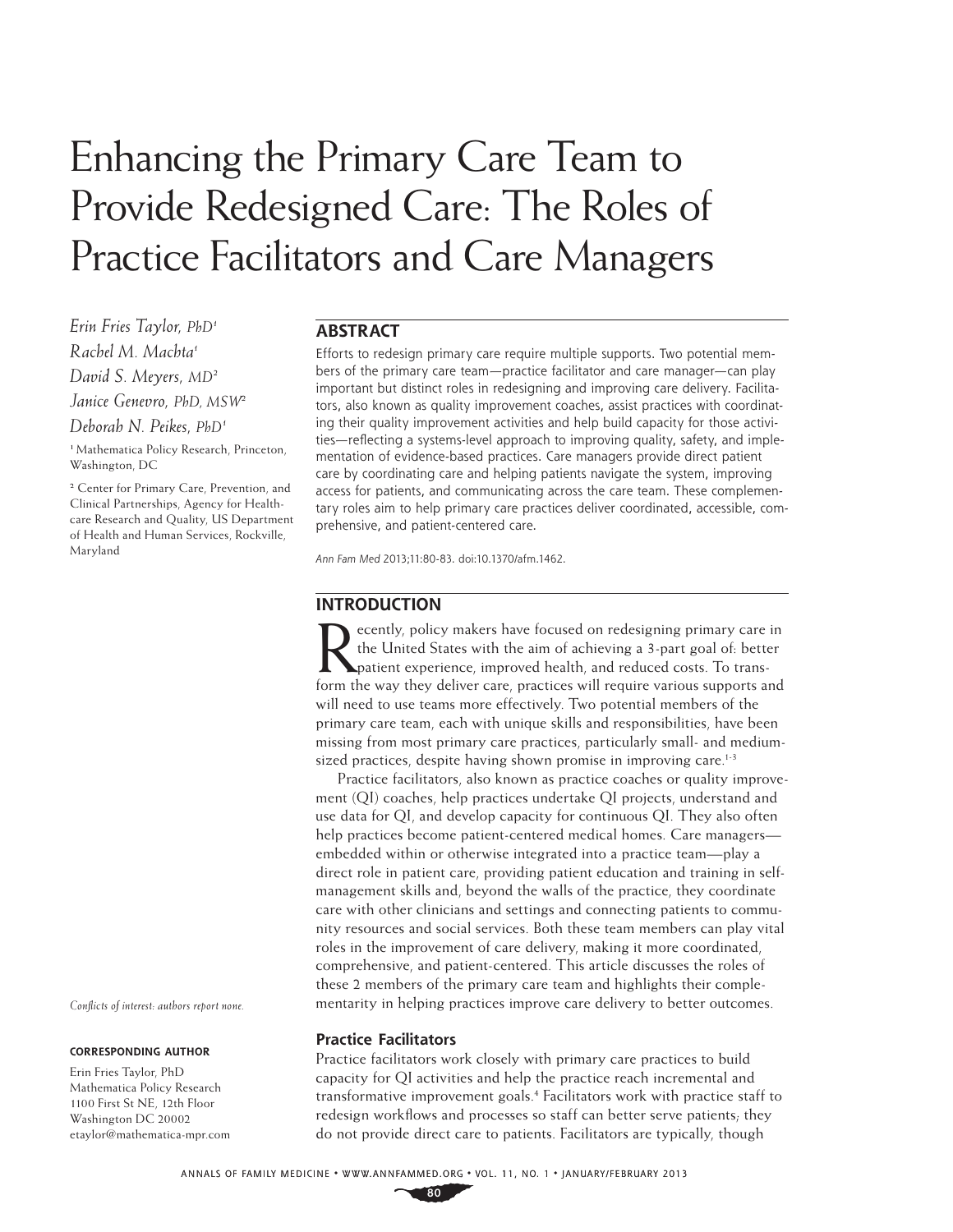not always, external to a practice, striking a balance between working closely with practice staff and providing an objective, third-party perspective on practice operations by assisting practices in various ways:

- Helping practices organize, prioritize, and sequence QI activities and, in many cases, achieve medical home recognition
- Training practice staff to understand and use data effectively to drive QI
- Increasing practice capacity for continuous QI activities, and creating and maintaining an ongoing QI infrastructure within the practice
- Building a team orientation and promoting effective communication patterns among practice staff, and helping to create a practice culture that is receptive to change

In contrast to short-term or onetime QI activities, such as academic detailing, facilitation usually involves an ongoing relationship between the facilitator and the practice, although work on specific projects may occur intermittently. Accordingly, facilitators work to develop long-term, trusting relationships with practice staff (including both clinical and administrative staff). Facilitators also play an important role in understanding how all practice staff work together and in helping staff organize the practice's QI efforts. Because facilitators work with multiple practices, they can provide "crosspollination" of best practices and communicate lessons learned across the practice community. In addition, facilitators connect practices to a variety of resources (for example, arranging for a practice to meet with a technical expert relevant to a specific QI topic) and sometimes negotiate with external vendors (for example, firms providing health information technologies).<sup>5</sup>

Given the variety of roles they play, facilitators need a number of skills. Core competencies include excellent interpersonal and communication skills, expertise in acquiring and using data to drive improvement, and knowledge of QI methods.4 Facilitators may also need to develop specific competencies for certain QI interventions or activities. Individuals with these skills can come from a variety of backgrounds, and existing programs have hired facilitators from social work, nursing, counseling, health management, and business, among others. Areas in which facilitators have been particularly active recently—reflecting, in part, available funding for facilitation services—include assisting practices in the meaningful use of electronic health records and helping pursue transformation processes, such as implementing team-based care and patient-centered medical homes. In 2011, the Agency for Healthcare Research and Quality (AHRQ) awarded cooperative agreement grants to 4 state-based coalitions in Oklahoma, North Carolina, New Mexico, and Pennsylvania. These grants support sustainable statelevel initiatives utilizing primary care practice facilitators to assist small- and medium-sized practices with primary care redesign and quality improvement activities. (More information about this initiative is available at http://ahrq.hhs.gov/research/impactaw.htm.)

#### **Care Managers**

The care manager's central role is delivering and coordinating services for patients, including coordinating care across clinicians, settings, and conditions/diseases, and helping patients access and navigate the system. While these care coordination activities may benefit many patients, they can be particularly useful for those

| Role                    | <b>Core Functions</b>                                                                                | <b>Connection to Practices and Patients</b>                                                                                                                                                                                                                                                                                                                                     | <b>Educational</b><br><b>Background</b>                                                         |
|-------------------------|------------------------------------------------------------------------------------------------------|---------------------------------------------------------------------------------------------------------------------------------------------------------------------------------------------------------------------------------------------------------------------------------------------------------------------------------------------------------------------------------|-------------------------------------------------------------------------------------------------|
| Practice<br>facilitator | Help the practice organize, prioritize, and sequence QI<br>activities                                | Facilitator is typically employed by an exter-<br>nal organization (not the practice)                                                                                                                                                                                                                                                                                           | Social work.<br>nursing, coun-<br>seling, health<br>management,<br>business, and<br>other areas |
|                         | Train practice staff to understand and use data to drive QI                                          | Facilitator works with practice staff (not<br>patients)<br>Facilitator typically works mostly on site at<br>the practice with some interactions by<br>phone, e-mail, or video conference; some<br>facilitators work entirely virtually                                                                                                                                          |                                                                                                 |
|                         | Increase practice capacity for QI activities                                                         |                                                                                                                                                                                                                                                                                                                                                                                 |                                                                                                 |
|                         | Help build a team orientation among practice staff and a<br>practice culture receptive to change     |                                                                                                                                                                                                                                                                                                                                                                                 |                                                                                                 |
|                         | Share best practices and lessons across practices                                                    |                                                                                                                                                                                                                                                                                                                                                                                 |                                                                                                 |
| Care<br>manager         | Assess the patient's care needs                                                                      | Care manager may be employed by the prac-<br>tice itself, a payer, or state. They are closely<br>integrated into the practice team<br>Care manager provides services to patients<br>and families<br>Care manager (as we define) works at the<br>practice, and may also interact with patients<br>by telephone, e-mail, in the patient's home,<br>or in other providers' offices | Nursing, social<br>work, counsel-<br>ing, and other<br>areas                                    |
|                         | Develop, reinforce, and monitor individualized care plan                                             |                                                                                                                                                                                                                                                                                                                                                                                 |                                                                                                 |
|                         | Provide patient education and training in self-manage-                                               |                                                                                                                                                                                                                                                                                                                                                                                 |                                                                                                 |
|                         | ment skills                                                                                          |                                                                                                                                                                                                                                                                                                                                                                                 |                                                                                                 |
|                         | Coordinate patient's care with other providers and set-<br>tings, and communicate needed information |                                                                                                                                                                                                                                                                                                                                                                                 |                                                                                                 |
|                         | Connect patient to community resources and social services                                           |                                                                                                                                                                                                                                                                                                                                                                                 |                                                                                                 |
|                         | Participate in practice QI activities                                                                |                                                                                                                                                                                                                                                                                                                                                                                 |                                                                                                 |

## **Table 1. Characteristics of Practice Facilitators and Care Managers**

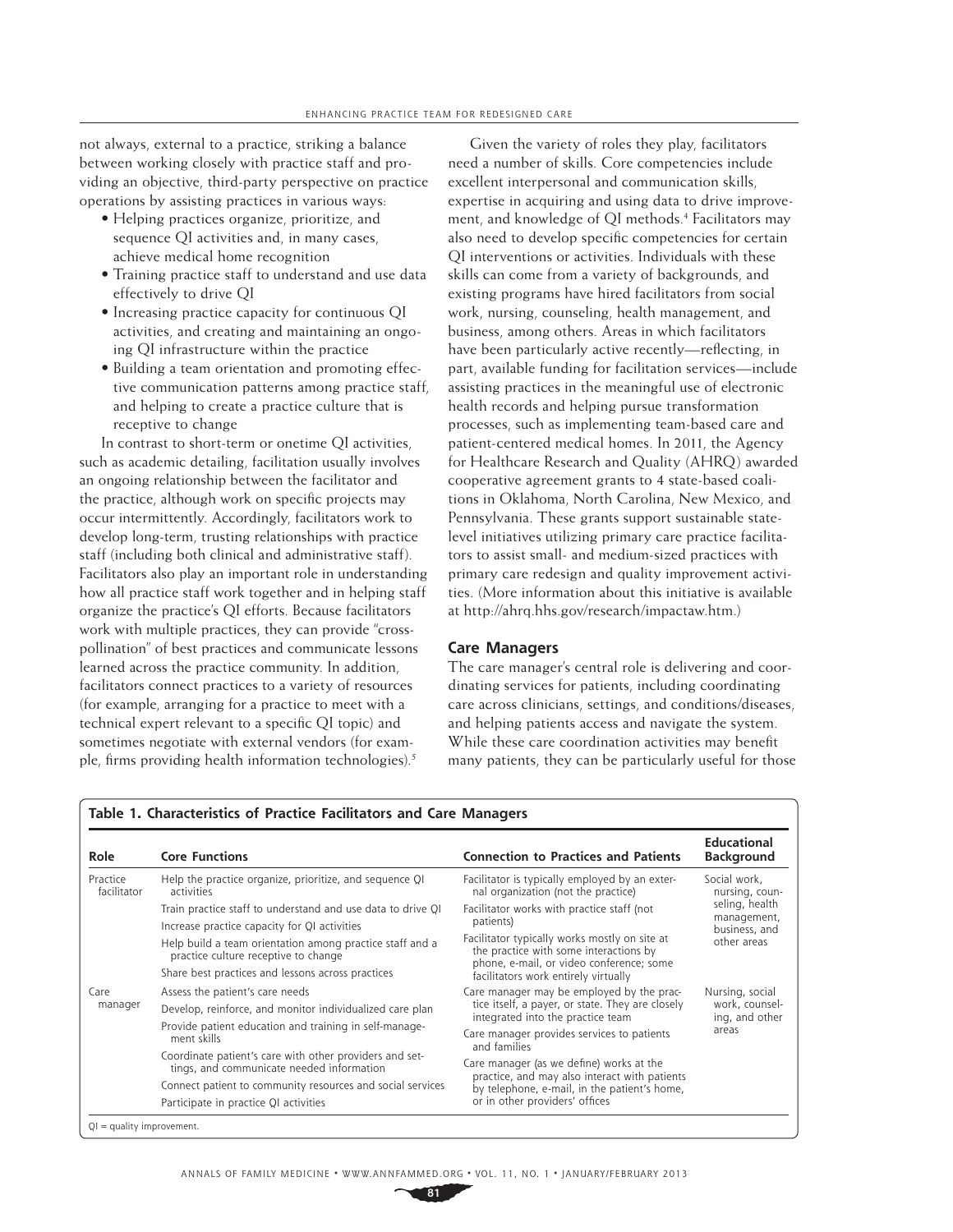with chronic conditions and many care needs.<sup>6,7</sup> Working closely with patients and their families, care managers' activities often include the following:

- Assessing (and regularly reassessing) patients' care needs
- Developing, reinforcing, and monitoring care plans
- Providing education and encouraging selfmanagement
- Communicating information across clinicians and settings
- Connecting patients to community resources and social services

Several of these activities occur between office visits, with care managers working to ensure that patients receive required care and necessary information.

Care managers, as we define them, are practicebased staff with direct patient contact. They take on the coordination activities described above and participate in both the clinical and nonclinical aspects of care. Care managers are sometimes referred to as care coordinators, patient navigators, or patient coaches. (Case managers may also perform the coordination functions described here, although some view case management as more clinical than care management, with an emphasis on a particular disease or condition. Case management can be practice based, but it often is provided by the patient's health plan or managed care organization and involves little to no direct faceto-face patient contact.)8 Educational backgrounds of care managers include nursing, social work, and counseling, among others.

## **Role of Facilitator vs Care Manager: An Example**

Using the example of a disease registry to help a practice track its patients with diabetes, a facilitator and care manager would play different roles. The facilitator might help the practice develop or refine its patient registry, including deciding which types of patient information, laboratory results, and utilization data to collect; what software to use; and how to populate the registry. The facilitator might teach clinicians, care managers, and other staff how to use the registry to track the practice's panel of patients with diabetes and monitor progress over time in improving diabetes care.

In contrast, the care manager might use the disease registry to actively manage care for individual patients with diabetes. He or she might use this information to monitor and follow up with specific patients, and schedule needed appointments and tests. Thus, the facilitator might use the registry to help the care manager identify patients with diabetes who are not receiving a particular preventive service (such as foot

examinations) and discuss why rates for this service are lower than expected and how the practice might boost them. This process could directly inform specific changes in approach, such as how the care manager conducts outreach or how clinicians identify and refer patients with diabetes to the care manager.

## **Synergies Between Facilitators and Care Managers**

Practices need multiple supports to improve care, and facilitators and care managers play mutually supportive roles in this regard—working at the system and patient levels, respectively. Both expand the primary care team and allow various functions to be performed more cost-effectively by team members other than physicians and nonphysician clinicians. Facilitators and care managers also provide support against the tyranny of the urgent—allowing staff to move beyond patients' acute needs and focus more broadly on providing coordinated, accessible care and improving quality and patient experience.<sup>9</sup>

## **Funding for Facilitators and Care Managers**

Despite growing consensus about the need for practice facilitators and care managers in primary care teams, establishing and sustaining funding for these positions can be challenging. Currently, facilitation services are often supported by federally funded programs (such as Area Health Education Centers or Health Information Technology for Economic and Clinical Health [HITECH] Regional Extension Centers), state government and/or Medicaid program waivers (for example, the Vermont Blueprint for Health), and philanthropic organizations (such as the Commonwealth Fund's Safety Net Medical Home Initiative and the Robert Wood Johnson Foundation's Improving Performance in Practice program). These funding sources position facilitators as a shared community resource whose services are available to many practices. Health systems that own practices, as well as health plans interested in improving patient-level outcomes, may also fund facilitation. Although uncommon, practices may pay directly for facilitation services.

Care managers are much more likely than facilitators to be paid practice employees. Some payers support practice-based care managers directly by paying their salaries or providing staff; indirect methods of support include paying practices per capita care-management fees or sharing savings or bonuses for achieving certain outcomes. A shared resource approach, in which a care manager works within a practice but serves multiple practices in a community, has also emerged in several areas and may be particularly useful for small or rural practices.<sup>10</sup>

**82**